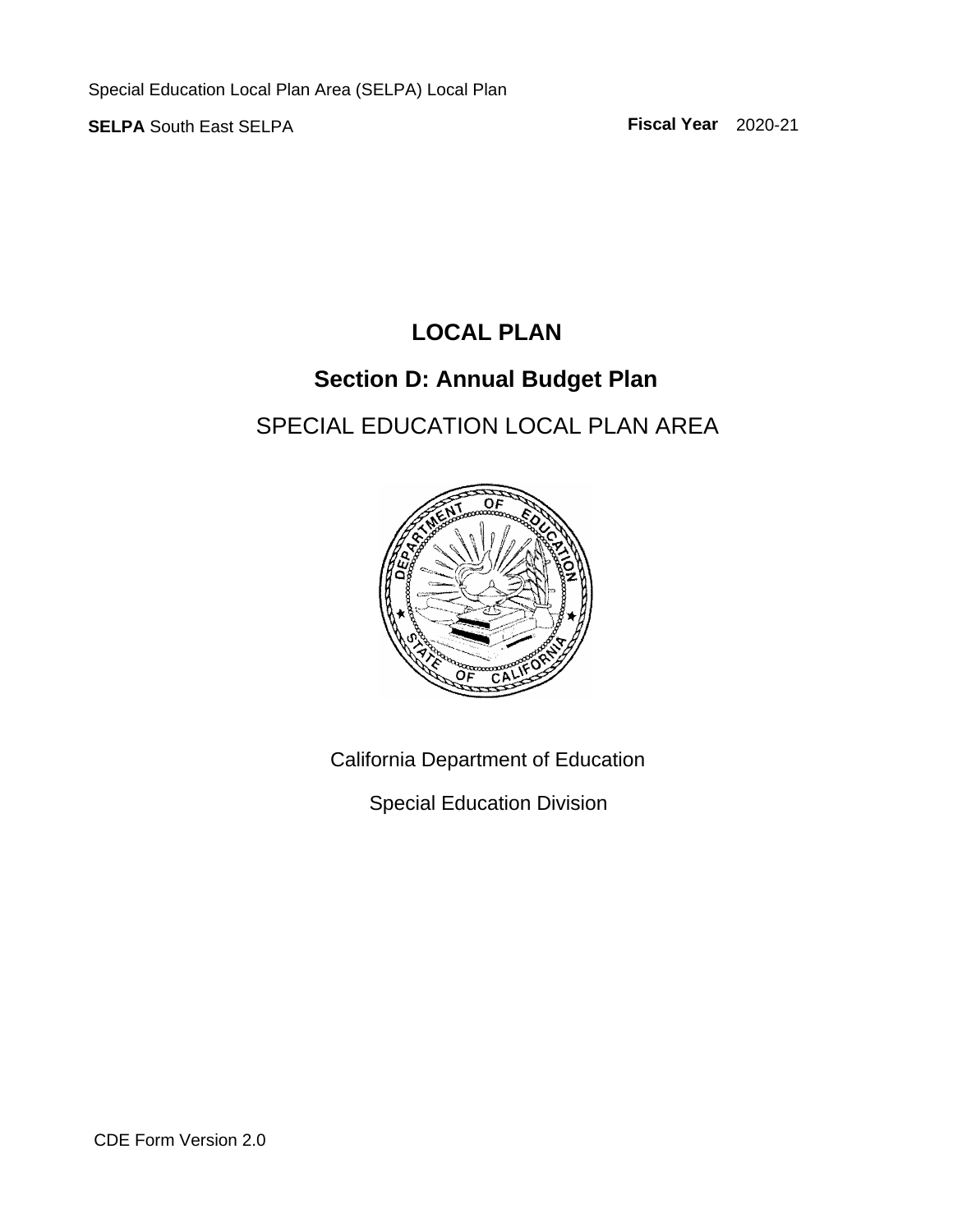#### **D. Budget Plan**

Each special education local plan area (SELPA) must have a responsible local agency oran administrative unit (RLA/AU), which is the legal entity that receives funds and is responsible for seeing that every eligible child receives appropriate services.

Public Hearing Notice Posting Date: May 26, 2020

The Budget Plan was adopted at a SELPA public hearing on (date): Jun 10, 2020

Projected special education budget funding, revenues, and expenditures by local educational agencies (LEAs) are specified in **Attachments II—V.** This includes supplemental aids and services provided to meet the needs of students with disabilities as defined by the Individuals with Disabilities Education Act (IDEA), as well as those who are placed in regular education classrooms and environments, and those who have been identified with low incidence disabilities who also receive special education services. Enter the following information:

RLA/AU Name Mt Pleasant Elementary School District

Number of LEAs 12

SELPA Mission Statement—(this field is optional)

SELPA Beliefs—(this field is optional)

SELPA Support Provided to LEAs

Administers, coordinates, and plans the development of budgets, revenue projection, and allocation of Special Education funding

Prepares, audits and submits all required financial reports.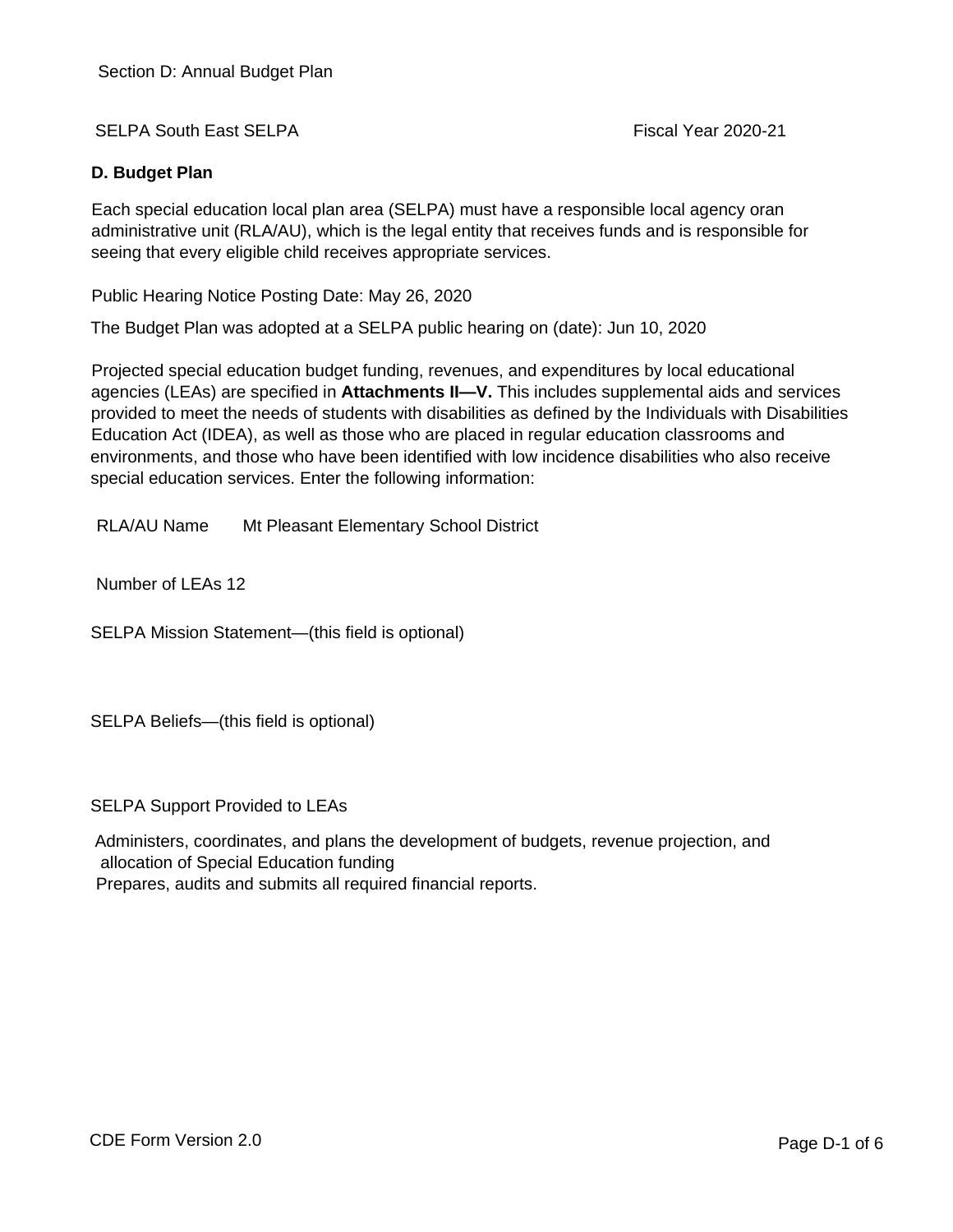#### **Table 1: Special Education Revenue by Source**

Using the fields below, identify the special education revenues by funding source. The total revenue and the percent of total funding by source is automatically calculated.

| <b>Funding Revenue Source</b>    | <b>Amount</b>   | <b>Percentage of Total</b><br><b>Funding</b> |
|----------------------------------|-----------------|----------------------------------------------|
| Assembly Bill (AB) 602 State Aid | \$15,787,797    | 15.48%                                       |
| AB 602 Property Taxes            | \$56,424,866    | 55.32%                                       |
| <b>Federal IDEA Part B</b>       | \$20,336,192    | 19.94%                                       |
| <b>Federal IDEA Part C</b>       | \$468,677       | 0.46%                                        |
| State Infant/Toddler             | $.$ \$1,796,408 | 1.76%                                        |
| Preschool                        |                 | 0.00%                                        |
| <b>State Mental Health</b>       | \$6,033,198     | 5.92%                                        |
| <b>Federal Mental Health</b>     | \$1,149,946     | 1.13%                                        |
| Other                            |                 | 0.00%                                        |
| Other                            | h.              | 0.00%                                        |
| <b>Total Revenue</b>             | 101,997,084     | 100.00%                                      |

Using the form template provided in **Attachment II,** complete a distribution of revenues to all LEAs participating in the SELPA by funding source.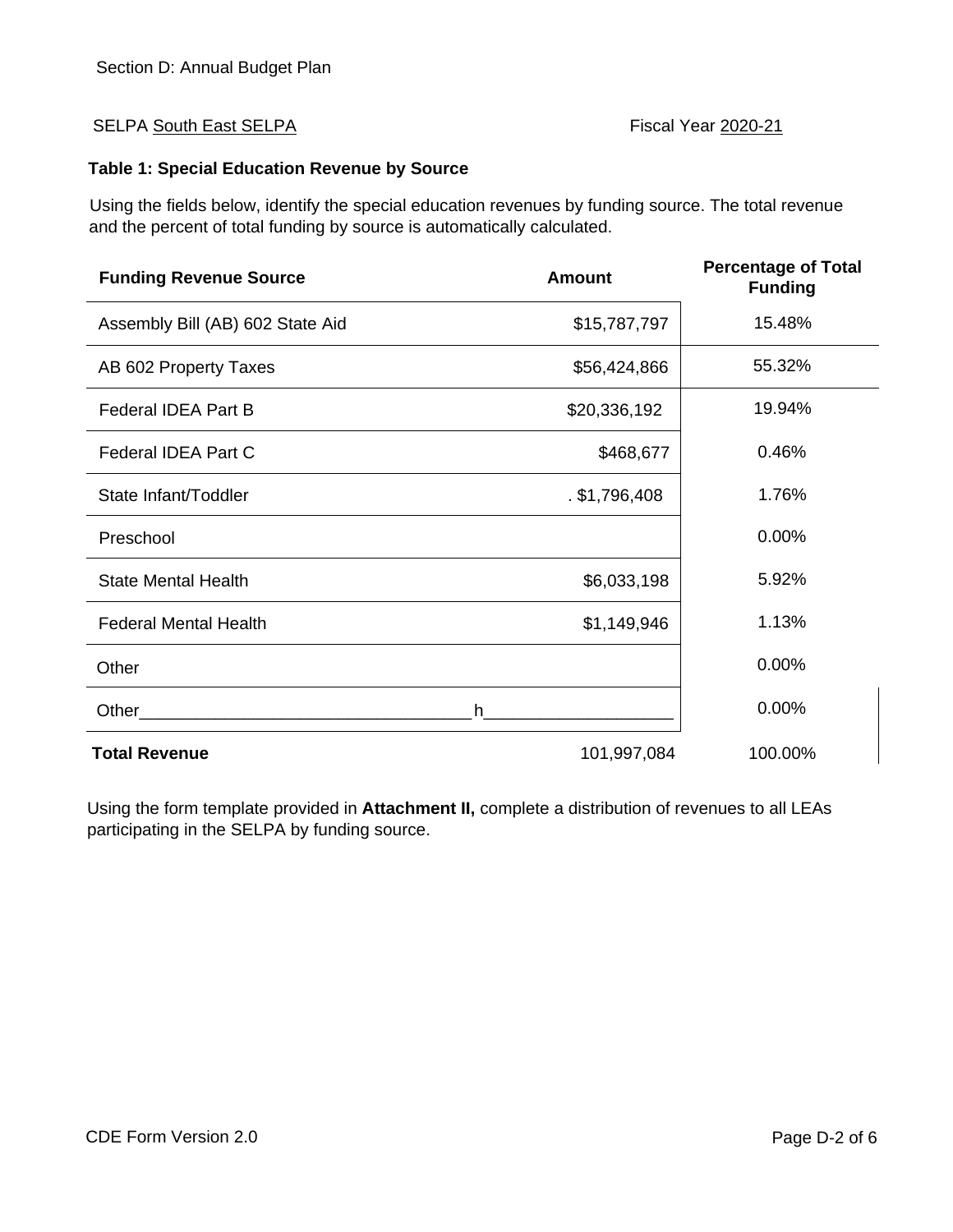SELPA South East SELPA Superintendent Contract of the SELPA Fiscal Year 2020-21

### **Table 2: Total Budget by Object Codes**

| <b>Object Code</b>                            | <b>Amount</b> | <b>Percentage of Total</b><br><b>Funding</b> |
|-----------------------------------------------|---------------|----------------------------------------------|
| <b>Object Code 1000–Certificated Salaries</b> | 99,993,153    | 35.29%                                       |
| Object Code 2000–Classified Salaries          | 55,119,489    | 19.46%                                       |
| Object Code 3000—Employee Benefits            | 70,049,038    | 24.72%                                       |
| Object Code 4000—Supplies                     | \$2,202,114   | 0.78%                                        |
| Object Code 5000-Services and Operations      | 40,243,855    | 14.20%                                       |
| Object Code 6000—Capital Outlay               | \$59,365      | 0.02%                                        |
| Object Code 7000-Other Outgo and Financing*   | 15,647,893    | 5.52%                                        |
| <b>Total Expenditures</b>                     | 283,314,907   | 100.00%                                      |

Using the templates provided in **Attachment** III, complete a distribution of projected expenditures by LEAs participating in the SELPA by object code.

include a description of the expenditures identified under object code 7000:

Transfer of Indirect cost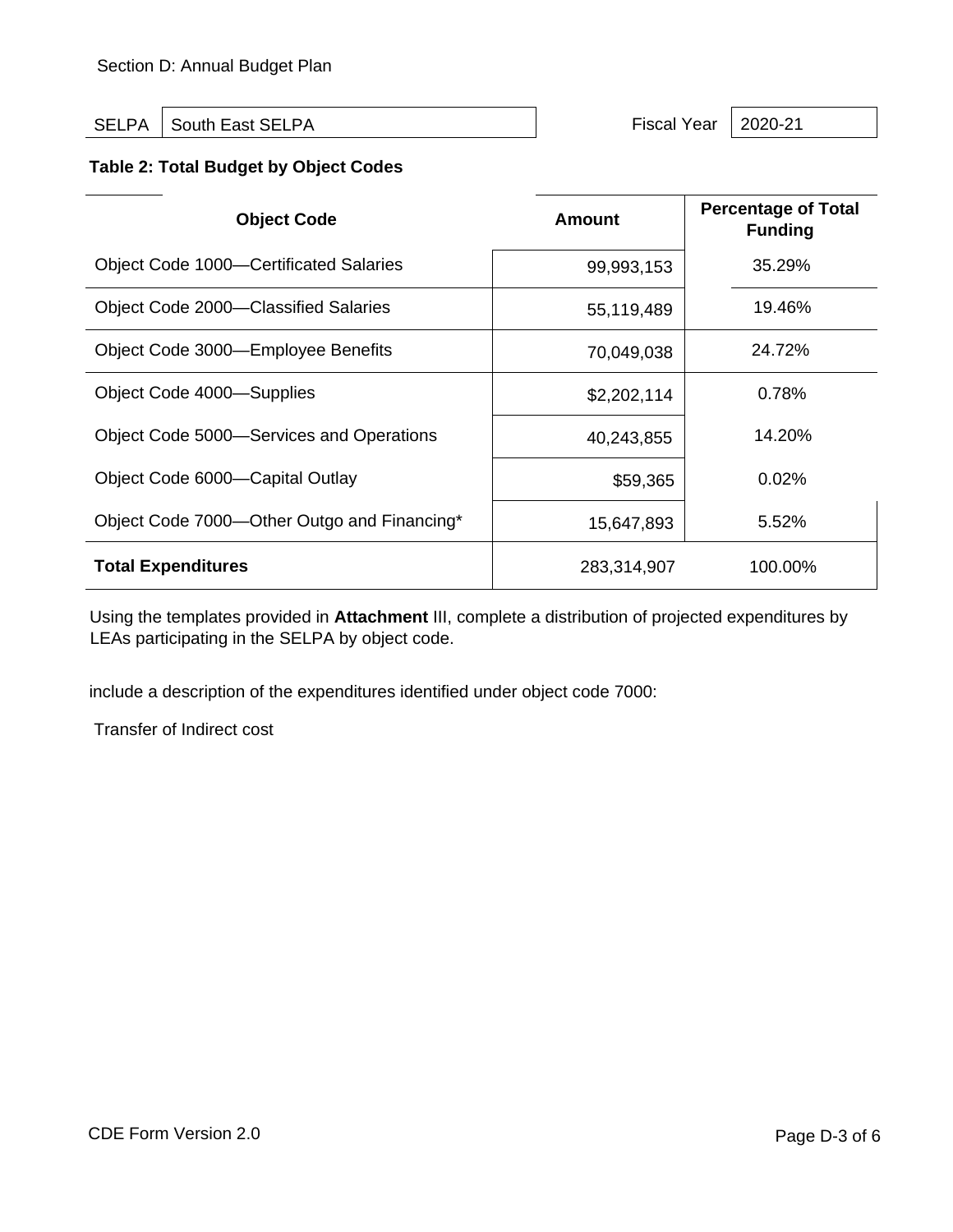#### **Table 3: Federal, State, and Local Revenue Summary**

Using the fields below, identify funding by revenue jurisdiction and percent of total budget.

| <b>Revenue Source</b>                  | Amount      | Percentage of<br><b>Total Funding</b> |
|----------------------------------------|-------------|---------------------------------------|
| <b>State Special Education Revenue</b> | 80,042,269  | 28.25%                                |
| <b>Federal Revenue</b>                 | 21,954,815  | 7.75%                                 |
| <b>Local Contribution</b>              | 181,317,823 | 64.00%                                |
| <b>Total Revenue From All Sources</b>  | 283,314,907 | 100.00%                               |

Using the form template provided in **Attachment IV,** provide a complete distribution of revenues to all LEAs participating in the SELPA by federal and state funding source.

#### **Special Education Local Plan Area Funding Distribution**

Describe the basic premise of the SELPA Allocation Plan for distributing dollars as closely as possible to how they are earned.

State apportiones AB602 State revenue to SELPA on a base rate per ADA. SELPA distributes state revenue to districts based on their ADAs.

In South East SELPA, district's percentage of pupil count to ADA is not equal between all LEAs. The SELPA committee agrees to allocate State and Federal Mental Health to districts based on their combination of pupil count and ADAs.

Federal IDEA Local Assistance is allocated to districts based on their ADAs, while other Federal grants are based on pupil count.

Describe how the SELPA distributes IDEA revenues to the LEAs, including the models used to provide services to member LEAs:

SELPA allocates all of IDEA revenue to districts based on the above method. Districts will provide services to students and submit the expenditures to SELPA quarterly. SELPA will submit the total SELPA expenditures to CDE in order to receive the funding. Once SELPA receives the reimbursement, it will be sent to districts based on their submitted expenditures.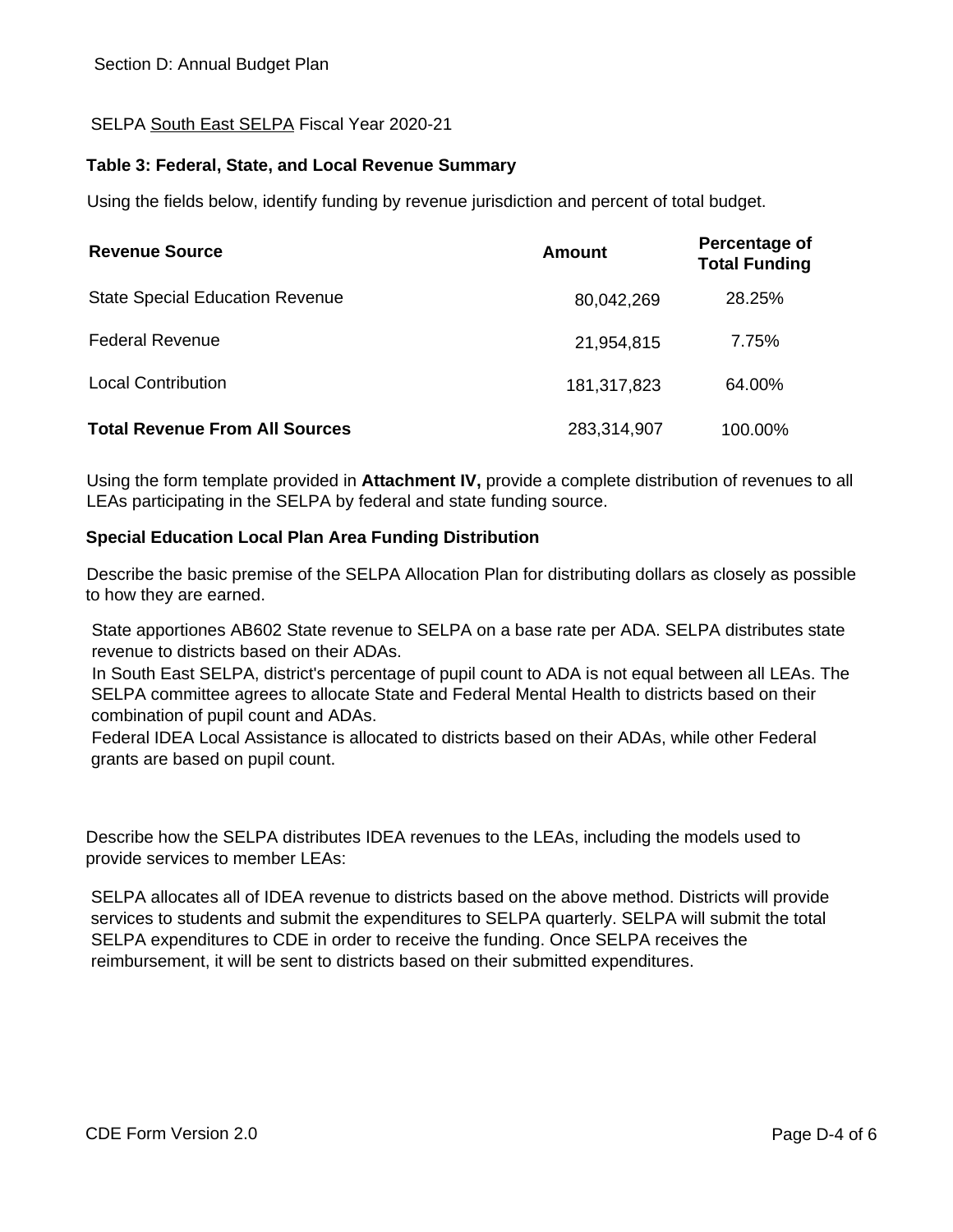#### **Table 4: Special Education Local Plan Area Operating Expenditures**

Using the fields below, identify the total projected SELPA operating expenditures by SELPA accounting codes, the amount, and the percent of total expenses .

| <b>Accounting Categories and Codes</b> |      | <b>Amount</b> | <b>Percentage of</b><br>Total |
|----------------------------------------|------|---------------|-------------------------------|
| <b>Certificated Salaries Code</b>      | 1000 | \$894,649     | 41.37%                        |
| <b>Classified Salaries Code</b>        | 2000 | \$328,319     | 15.18%                        |
| <b>Employee Benefits Code</b>          | 3000 | \$508,099     | 23.50%                        |
| <b>Supplies Code</b>                   | 4000 | \$27,000      | 1.25%                         |
| Services and Operations Code           | 5000 | \$242,780     | II. 23%                       |
| <b>Capital Outlay Code</b>             | 6000 | \$35,000      | 1.62%                         |
| Other Outgo/Financing Code             | 7000 | \$126,699     | 5.86%                         |
| <b>Total Operating Expenditures</b>    |      | \$2,162,546   | 100.00%                       |